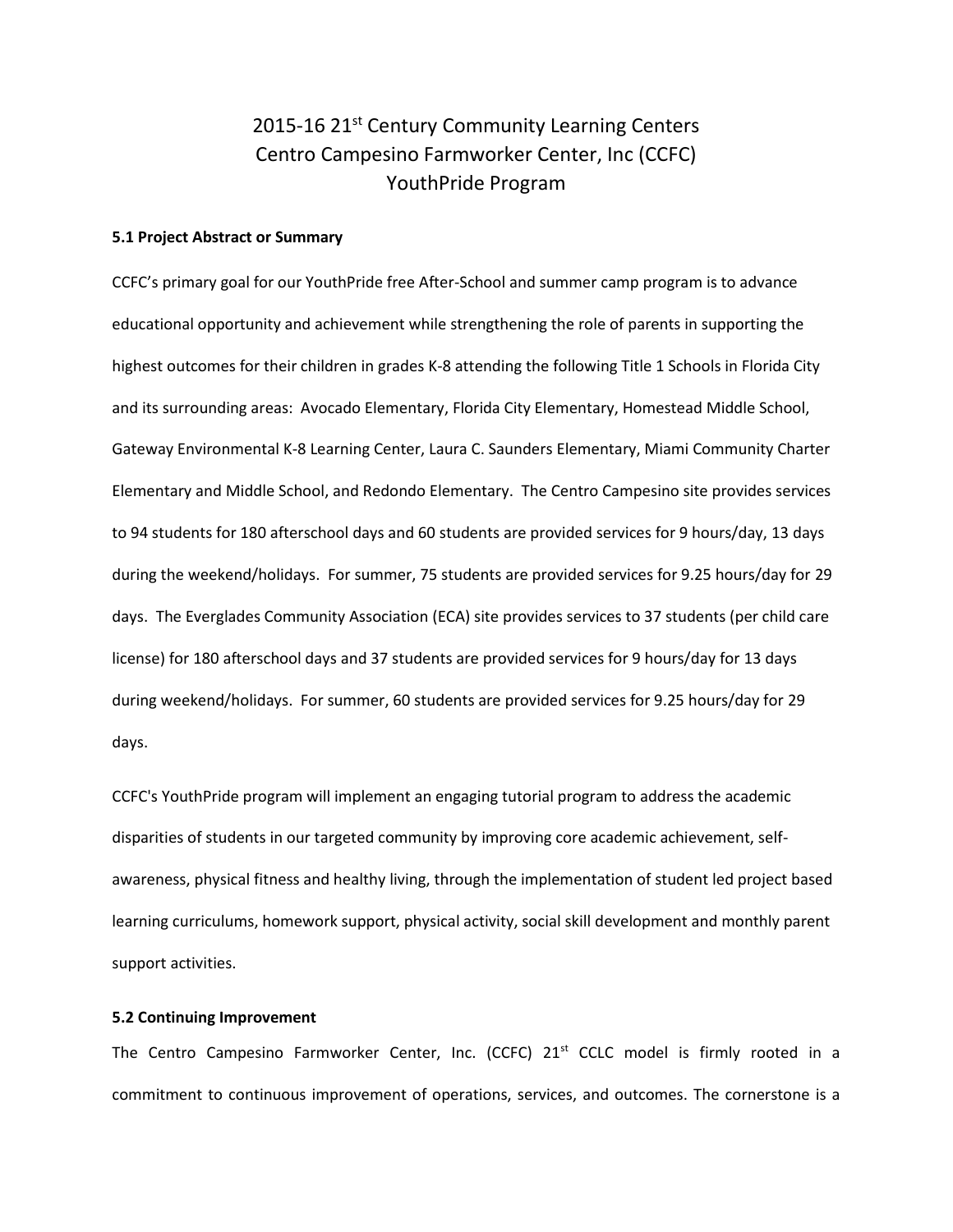logical process of planning, data collection, analysis, reporting, and refining. As such, evaluation will include formative and summative evaluations to help ensure the  $21<sup>st</sup>$  CCLC model is effective, efficient, and sustainable. While the focus of formative and summative reports will be the proposed goals, activities, and outcomes of the  $21<sup>st</sup>$  CCLC program, additional questions may be included to explore partnerships, disability education, trainings, individual student development, and model progression. YouthPride target feeder schools have committed to providing all necessary data on active  $21^{st}$  CCLC student participants, including school attendance, behavior, grades, and other data to support the development and evaluation of the  $21<sup>st</sup>$  CCLC program.

# **5.3 Program Evaluation**

*Formative Evaluations* will be completed regularly through the year. Each formative evaluation will include a review of operational accomplishments and challenges (e.g., hiring staff, student recruitment/retention, partner board, etc.), actual versus proposed operation (e.g., days of operation, attendance), a review of each objective (e.g., data collected, progress), and recommendations for addressing any identified challenges. *Summative Evaluations* will be similar to formative, though will have additional information on overall program outcomes and more detailed information about those activities and operations with the greatest impact and success. Summative evaluations will include all elements of program operation (e.g., hours, days of operation); activities, enrollment and attendance, measures of academic performance, federal teacher impact surveys, feeder schools, staff information, and partnerships. The summative evaluation report will be completed no later than August 31, 2016. Recommendations for program refinement will be based on both quantitative and qualitative data collected to assess progress on objectives. Periodic focus groups with training providers, school staff, students and parents may be conducted to collect additional qualitative data and satisfaction data to help inform formative evaluations. *Feedback and Debriefings*: The process for sharing and distributing information is an integral part of the evaluation plan. Distribution will occur at three levels: (1)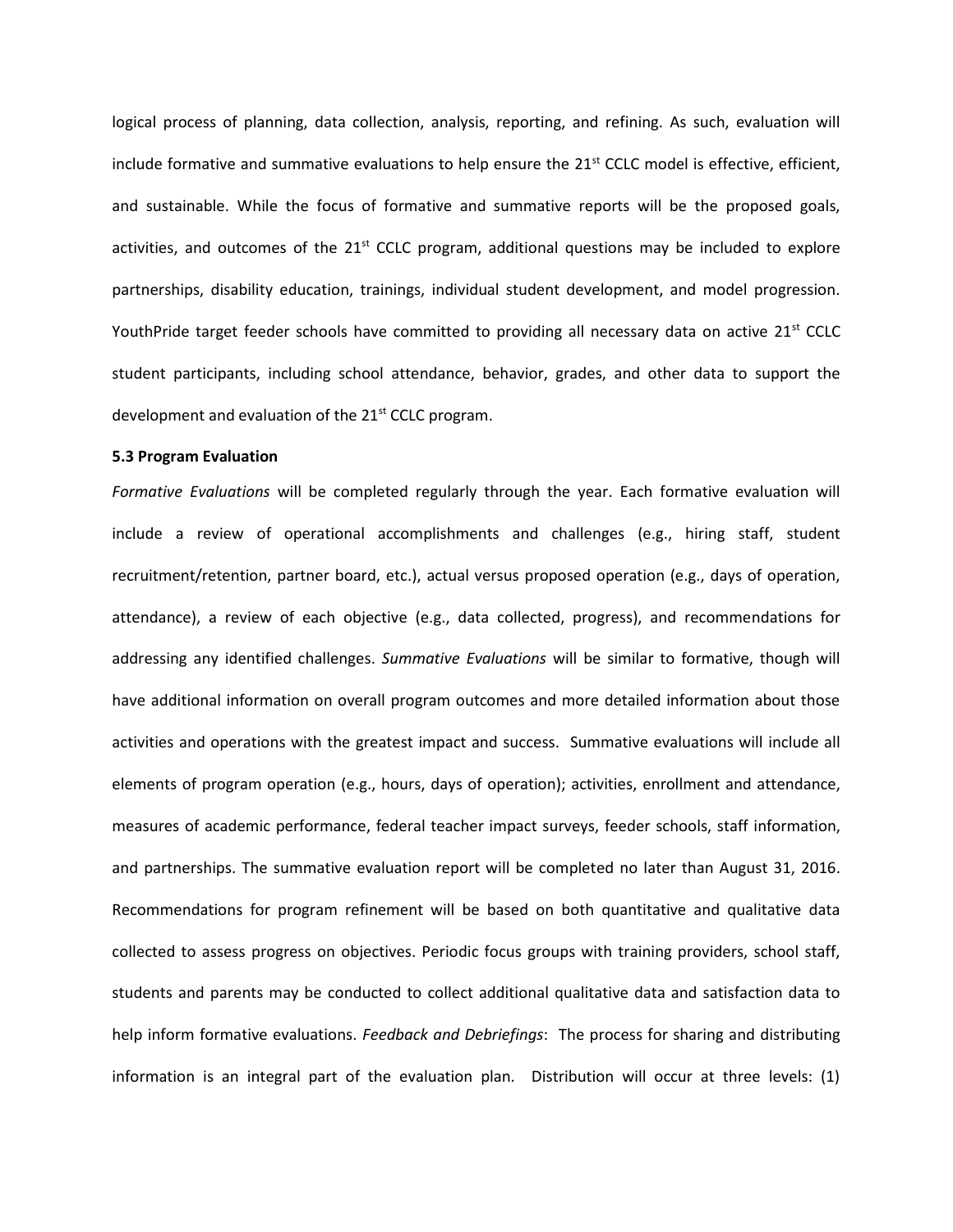administrators, (2) staff members, and (3) stakeholders. Periodic meetings will be held with the evaluator, administrators, program director, site coordinator, and any staff wishing to participate. Current data trends and operations will be reviewed with a focus on program improvement and immediate refinement. Data will also be utilized by site coordinators and teachers during meetings to help tailor program offerings to the needs and progress of individual students. For formative evaluations, the evaluator will provide written reports to administrators, and will help guide CCFC in refining and addressing concerns. In addition, an on-site debriefing will be provided to all  $21^{st}$  CCLC staff to: (1) engage staff in addressing challenges; (2) promote "buy-in" into evaluation as a "living" process; and (3) promote discussion, cross-training, and support. Finally, evaluations and findings will be disseminated with all stakeholders (e.g., school administrators, parents, and partners) to share information about the program and encourage feedback about ways to improve.

The Center for Assessment, Strategic Planning, Evaluation and Research (CASPER) will serve as the external evaluator for this project. CASPER will oversee all aspects of program evaluation, including formative, summative, and data reporting. The lead evaluator of CASPER was a middle school teacher and has been conducting evaluations of educational programs for over 13 years, with the past eight focused on 21<sup>st</sup> CCLC programs. Led by a professional evaluator and licensed psychologist, CASPER has overseen the evaluation of over 300 educational programs. As an active member of the American Evaluation Association, all evaluations will be conducted under the ethical codes and established procedures of this professional organization.

# **5.4 Partnerships, Collaboration and Sustainability**

#### **5.4a Community Notice**

A successful grant award is recognition of excellence that must be shared with the community. One of our ongoing goals is the operation of a neighborhood based resource and referral system to the members of our migrant community. In an effort to work towards this goal, we have joined with local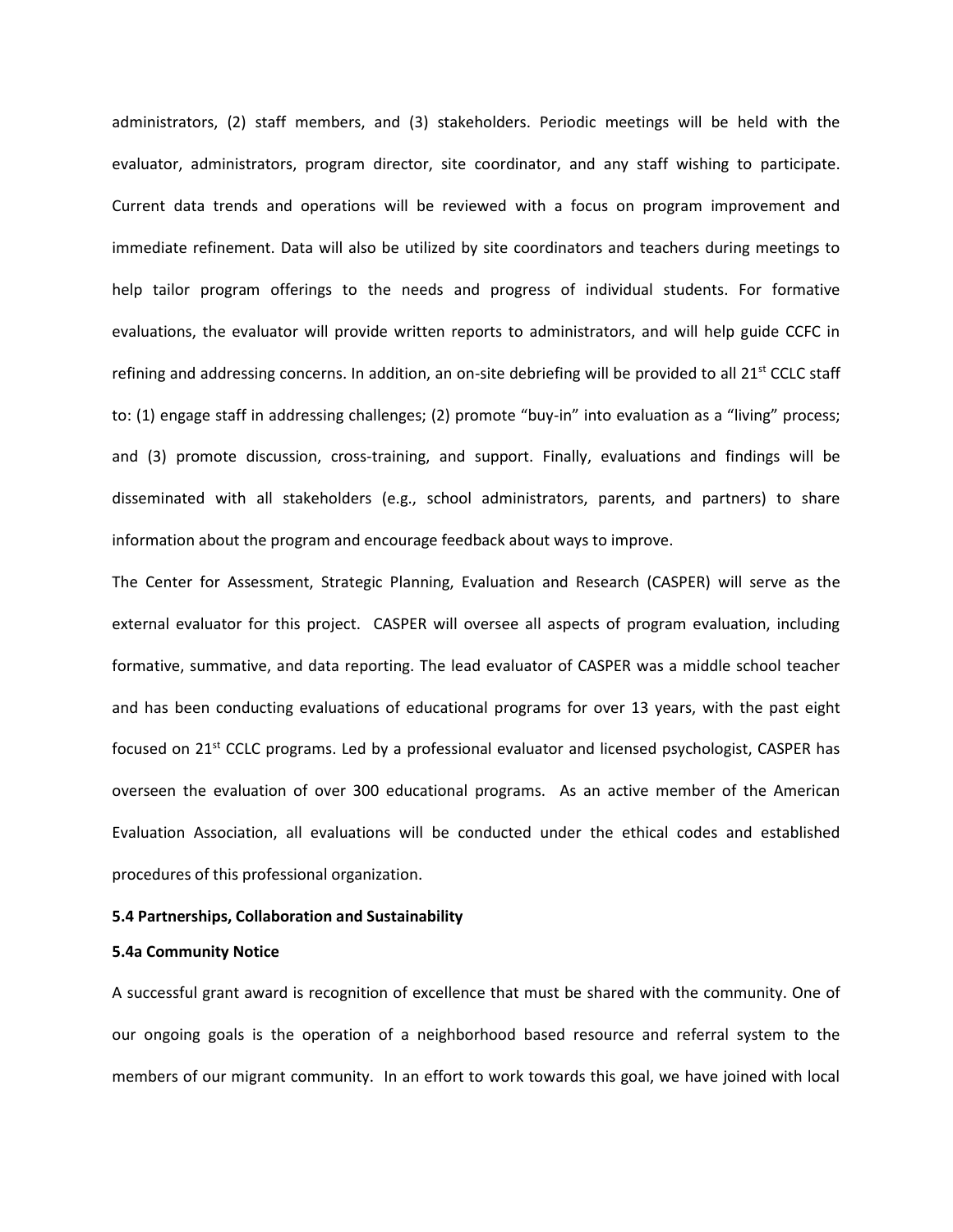community associations and service providers to market and disseminate information about our program. As a recipient, we extend and share the award's impact to the stakeholders and community at large. Program literature is updated monthly and disseminated in English, Spanish, and Creole. CCFC maintains a website with a section dedicated to YouthPride and a copy of the approved application is maintained on the website. A section of YouthPride's web page is devoted to reporting ongoing progress in meeting the proposal goals and objectives. YouthPride's web page highlights student projects frequently. The website is updated at least once a month during the project period, and the date of the latest update is displayed on the page.

# **5.4b 21st CCLC Advisory Board**

The YouthPride advisory committee is a collection of committed individuals who bring unique knowledge, perspective and skill sets to the program by making recommendations and/or providing key information and support to the program leadership and staff while also playing a supportive role in public relations, program development and providing a fresh prospective on programmatic issues or concerns. The YouthPride advisory committee consists of two parents from both  $21^{st}$  CCLC program sites, two certified Miami Dade County Public School teachers, one student from both 21<sup>st</sup> CCLC program sites, the program coordinator and the program director. Each member is asked to commit to serve one program year.

# **5.4c Collaboration with Private Schools**

There are currently no private schools within the Florida City community.

# **5.4d Partnerships**

Research have shown that building effective community partnerships helps to address the health and social needs of a community. During the 2015-16 21 $<sup>st</sup>$  CCLC program year, the CCFC YouthPride program</sup> will partner with the Miami-Dade County School Board Parent academy, AmeriCorps and SwitchBoard of Miami.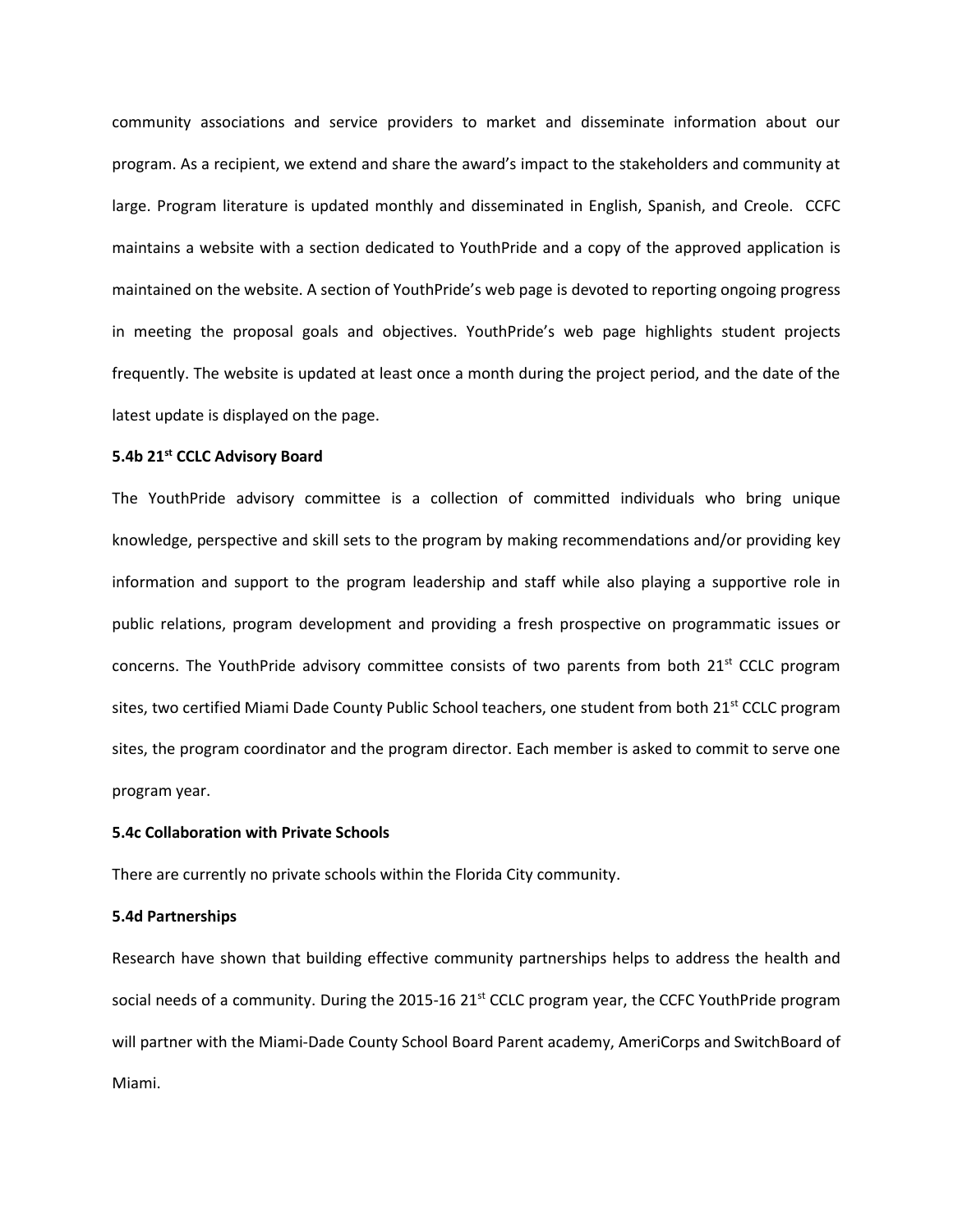Switchboard of Miami, Inc. is a private, 501(c)(3) nonprofit organization that counsels, connects and empowers people in need. With more than 15 specialty phone lines, Switchboard offers free and confidential telephone counseling, crisis intervention, suicide prevention and information while also providing social development and community awareness training in the area of Youth Wellness and Family Counseling. Switchboard will serve the YouthPride participants by conducting 12, 1 hour life skills training lessons including a pre- and post- test for each program participant at no cost to the program and provide all training materials covering the such topics as anti-bullying, drug prevention, gang prevention and conflict resolution.

Miami-Dade County Public Schools Parent Academy is a free, year-round, parent engagement initiative of Miami-Dade County Public Schools, helping parents become full partners in their children's education. The goal of this program is to provide educational excellence for all of our children by informing parents about the importance of their roles, uniting families and schools, and giving parents a comprehensive sense of their rights, responsibilities, and the educational opportunities available. The Parent Academy will serve the YouthPride participants by conducting 8, 2 hour parent skills training lessons including a pre- and post- test for each parent at no cost to the program and provide all training materials covering such topics as the home environment, study skills and parenting for tests.

AmeriCorps State and National supports a wide range of local service programs that engage thousands of Americans in intensive community service each year by providing grants to a network of local and national organizations and agencies committed to using national service to address critical community needs in education, public safety, health, and the environment. AmeriCorps will serve the YouthPride participants by providing \$97,000 to support the cost of 14 AmeriCorps service members who will engage in homework assistance and tutorial activities while serving as mentors to the YouthPride program participants.

#### **5.4e Collaborations with Regular School Day**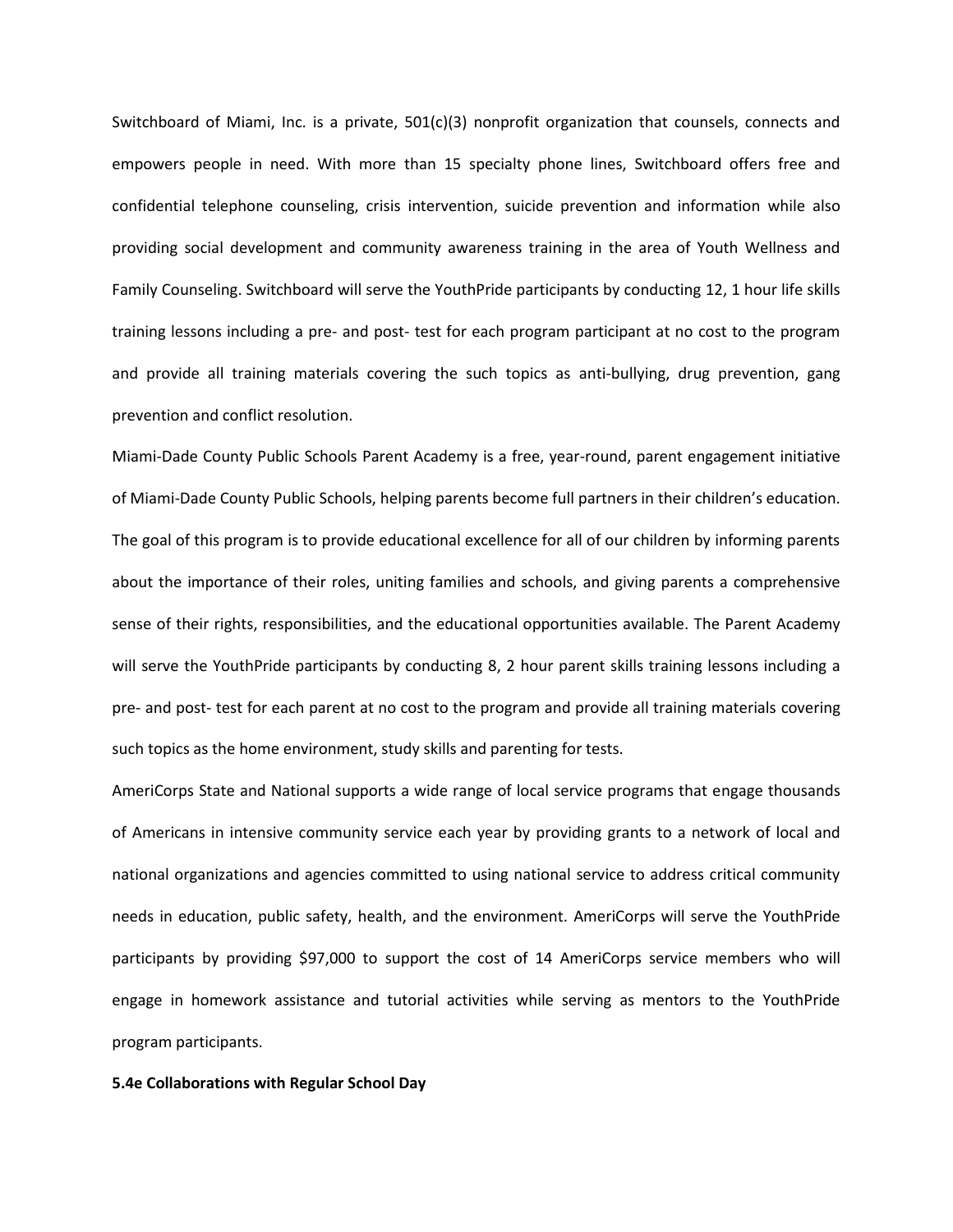In order to operate at an optimal level in providing service to our program participants, the YouthPride program is dedicated to supporting and collaborating with the teachers and administration of our target schools. At the beginning of each program year emails and phone calls our placed to the principals at the day schools in our community to arrange meetings with the program director to discuss the goal of our program and how we can work together to enhance the academic achievement of our program participants. The YouthPride staff members are required to attend the open house of our target schools in order to build a rapport with the teachers while supporting the parents and students alike. Teachers are also provided with the contact information for the YouthPride staff and encouraged to submit feedback on the status of our program participants in addition to the  $21^{st}$  CCLC quarterly surveys. This collaboration is further solidified by the fact that all of the YouthPride certified teachers are employed at target schools within our community.

## **5.4f Sustainability**

It is always the objective to reduce financial dependency on 21<sup>st</sup> CCLC for funding to provide a free afterschool and summer camp program to the residents of this community who are at-risk children ages 5-15, who are currently served by the CCFC 21 $\mathrm{st}$  CCLC YouthPride program.

# Challenges:

- 1. Progress towards economic recovery is still incomplete with the southernmost Miami-Dade County experiencing a high unemployment and underemployment and great competition for funding.
- 2. CCFC's remote location in unincorporated southernmost Miami-Dade County where public transportation is almost nonexistent. This presents challenges in the recruitment of volunteers due to the level of poverty of many residents and the fact that most service organizations have volunteers based in the north part of the County and/or seek to do one-time service days, noncontinuous volunteering multiple times per week.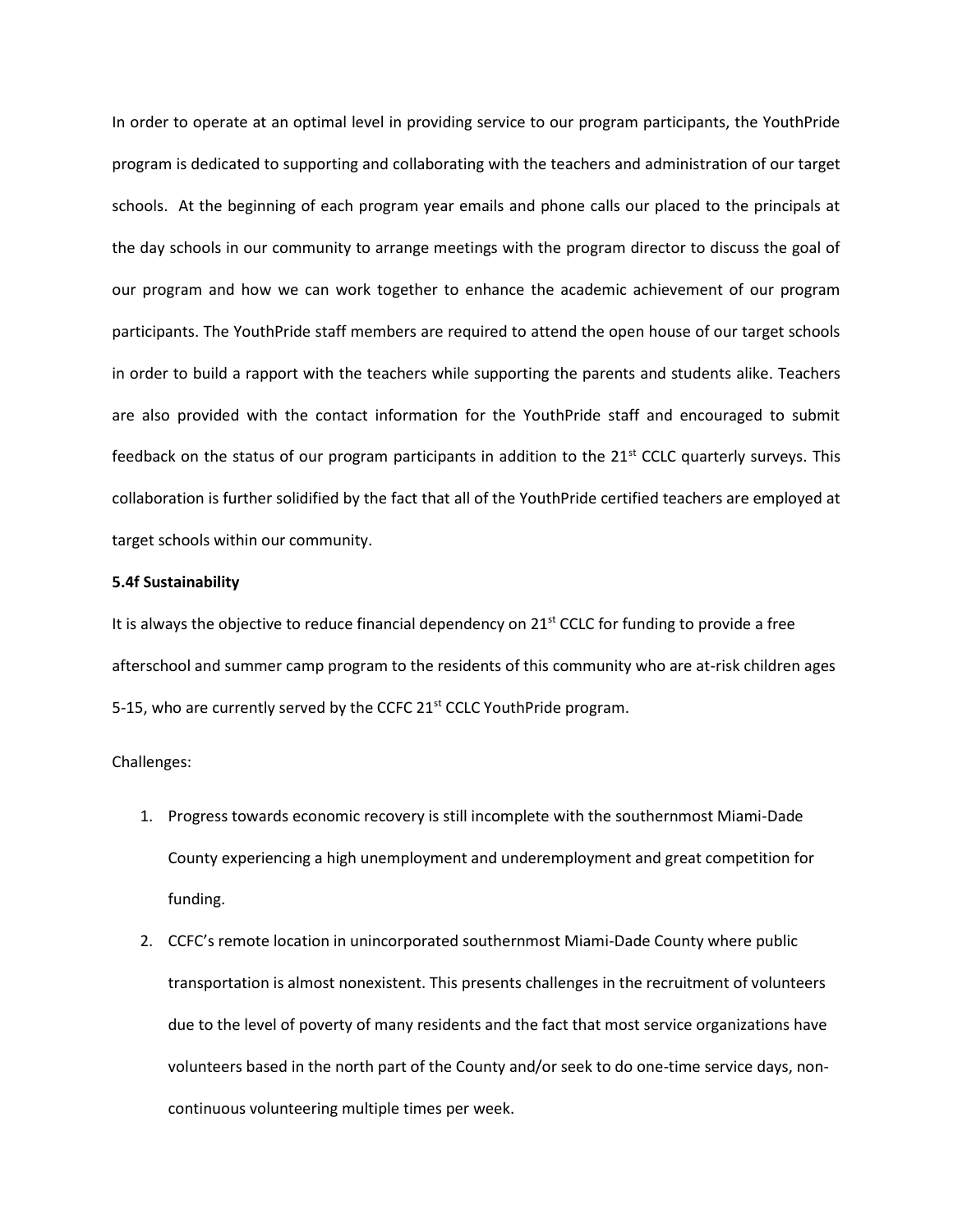- 3. Due to limited space we cannot provide service to all participants in the community. Therefore, an active waiting list for openings in CCFC's afterschool and summer camp programs are an ongoing process.
- 4. Difficulty of finding community members in an area of very low-income families, who can manage the financial obligations it take to operate, staff and support a successful enrichment program.

# Statement of Purpose:

CCFC will continue to seek grant opportunities, develop partnerships and recruit volunteers to provide tutorial enrichment and mentoring services to participants in our programs.

We will continue to dedicate our internal resources to supporting our program participants so that their experience is affirming, creates opportunity for development and offers opportunity to plan for a better future.

Strategies for Sustainability:

- 1. Formalize a recruitment partnership with the Miami-Dade County School District (South Dade High School, Homestead High School, Miami Community Charter High School and Keys Gate High School) to create a source of high school seniors to serve as student mentors and continue the partnership with MDC as a Service Learning placement site.
- 2. Re-apply to Junior League of Miami, Himan Brown Charitable Trust, The Children's Trust, Kiwanis Club and other service clubs and grant sources for funding to support youth services in our community.
- 3. Submit continuation grant request to AmeriCorps, United Way and  $21<sup>st</sup>$  CCLC while also researching other grants and corporate sponsorships to gain funding.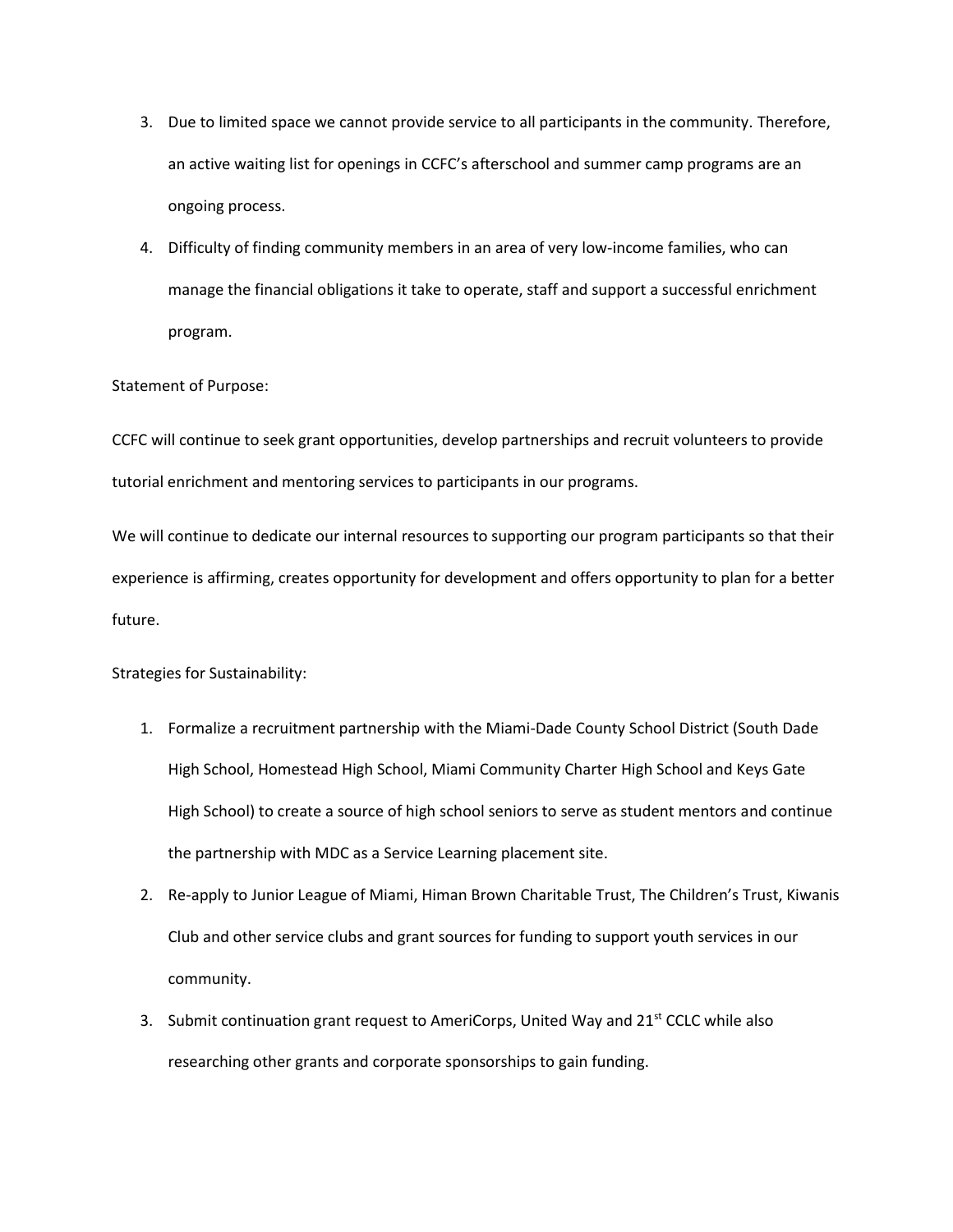- 4. Do outreach to other community partner organizations to determine any possibilities for referrals of funding sources.
- 5. Expand the purpose/uses of the YouthPride facility to increase community access to services and to expand the educational services provided by the entire agency. By doing so, it is anticipated that additional resources will be generated which will be researched for ways to create continuous funding to support the staffing, operational and tutorial obligations necessary to offer a free afterschool and summer program.

## Timeline:

Research for new opportunities: Ongoing

Person(s) responsible: Executive Director and Program Director

# Commitment:

Although CCFC acknowledges the challenges and possible reductions in all government-funded programs, we are committed to vigorously advocating for the continuation of the highly successful  $21<sup>st</sup>$ CCLC funding. CCFC plans to apply for all opportunities made available through the Florida Department of Education and will continue to support other emerging programs through mentoring and program sharing.

# **5.5 Program Plan**

# **5.4a Recruitment and Retention**

CCFC believes that it is important to spread the word in our community about our  $21^{st}$  CCLC YouthPride After-school and summer camp program. We plan to increase participation by letting the community partners, target school staff and parents who could benefit from the program know how to get involved.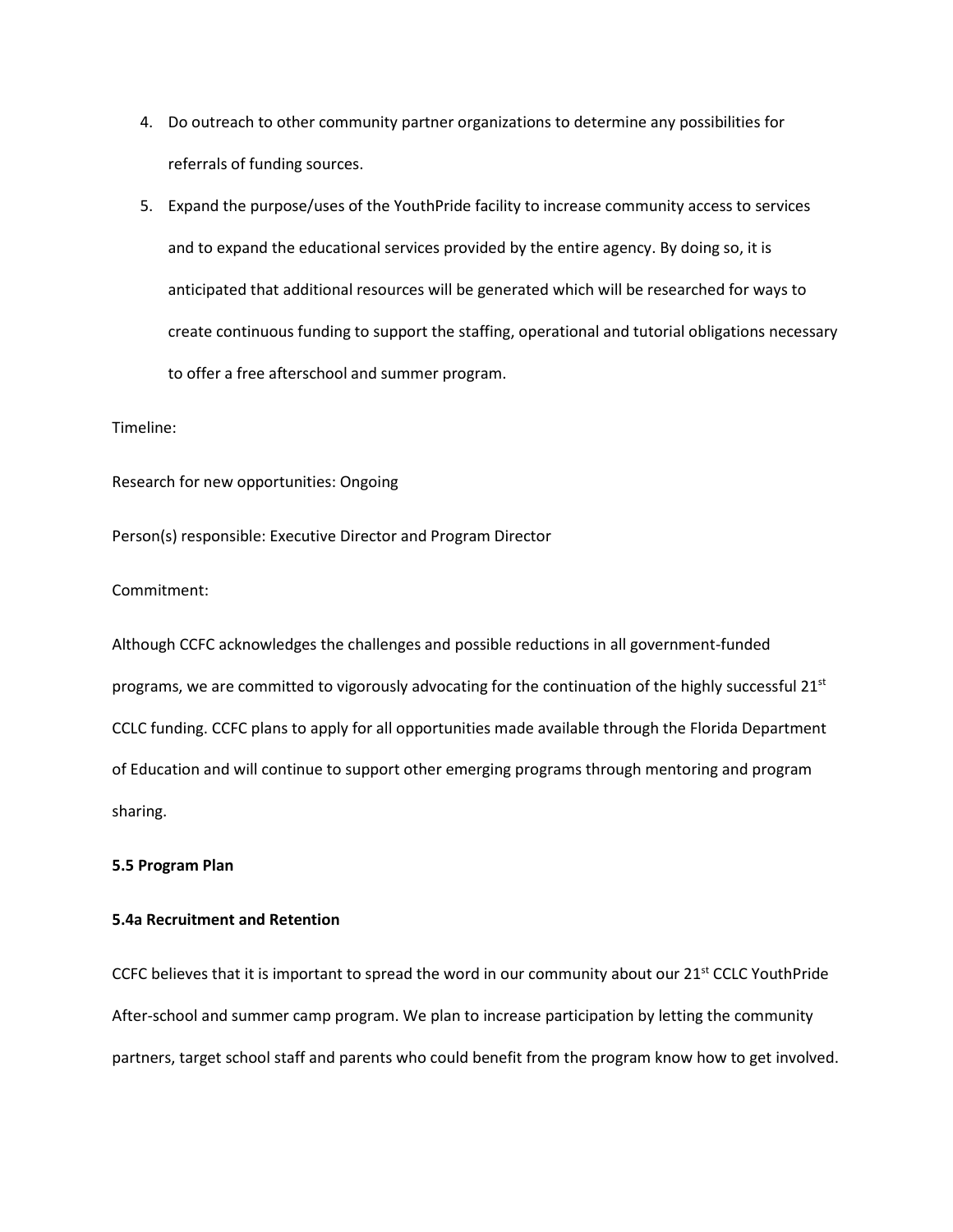Making our program highly visible and showing its value to the community, we believe will help to ensure the continued success of our after-school programming.

Though many of the participants enrolled in our program are current participants, the YouthPride staff and AmeriCorps members will be responsible for the recruitment of new program participants. Students will be recruited and offered services to enhance their self-esteem while also receiving personalized tutoring and homework assistance. The CCFC AmeriCorps YouthPride program will reinforce existing relationships with agencies that provide resources and exposure to our program, such as our targeted schools, Florida International University, Barry University, Miami Dade College, Miami Dade Access MEED, Agencies for Persons with Disabilities, University of Miami and the local community high schools.

## **5.5b Student Program Activities**

The 21<sup>st</sup> CCLC YouthPride program utilizes the common-sense Principles of Effectiveness approved by The National No Child Left Behind Act, to achieve its goals by: (1) Using scientific research to guide classroom practice; and (2) Involving parents by giving them information and choices about their children's education. In order to assist students in meeting The Florida Standards the project design will combine enrichment and academic activities through project based.

Since the majority of our program participants are low performing students in need of individualized instruction, curriculums that are geared for classroom design are not adequate to meet the needs of our specific population. We will implement a project-based, certified teacher lead model that will be designed to include the Mindworks® project based curriculum and will meet the Just Read, Florida! Priority: Reading Intervention strategies for students who read below grade level, with a teacher ratio of 1:15. The services of the 21<sup>st</sup> CCLC CCFC program will consist of: homework assistance, tutoring, individualized interactive instruction, Mindworks® project-based learning (PBL) curriculums and diverse enrichment activities such as art, drama, organized indoor and outdoor physical activities, educational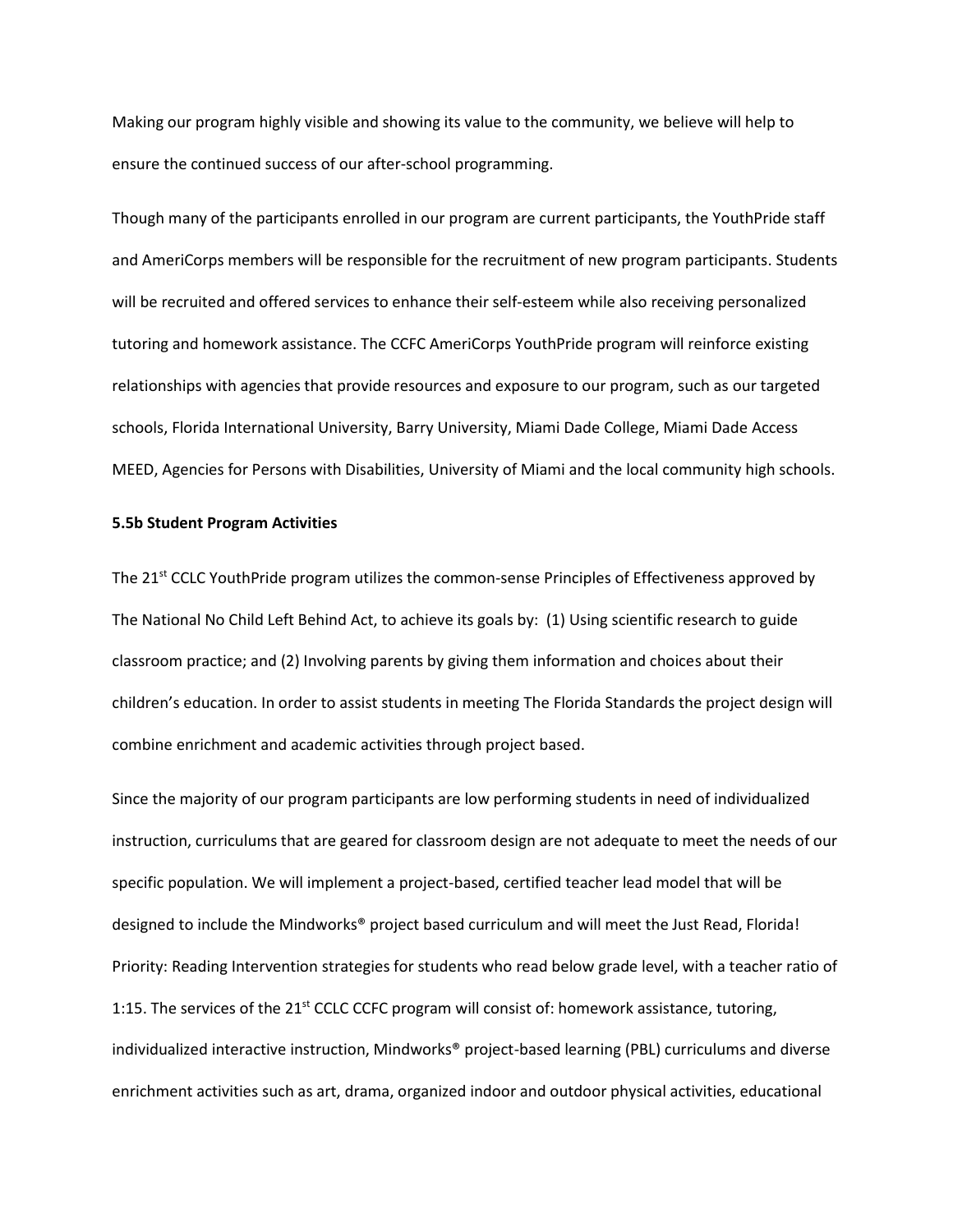field trips, service learning, character education, parental workshops and family involvement. The combined field trip and classroom activities allow CCFC to achieve the following outcomes: 80% of participants will increase their performance in reading, math and science; at least 80% of regularly participating students improve their attendance, behavior, knowledge of positive character traits, physical fitness, and completion of homework; at least 80% of parents who participate in parenting workshops will improve their understanding of their children's educational goals and will be better prepared to support their learning.

The student led 9 week project-based activities includes individualized learning instruction through media, learning while doing, visual feedback and audio. Utilizing a project-based curriculum allows our program the luxury of having teachers provide small, concrete and representational, group instruction. Lessons are reinforced during personal enrichment classes in an abstract manner in order to target the different levels of learning. Each student will participate in project-based activities, in Reading, Language Arts, Math and Science four days a week for an hour each day. Each project base activity will have a nine-week implementation period. Each participant will engage in one project per nine week period. All projects will be interactive, hands-on, and will evoke critical thinking and problem solving skills. Project based activities will be scheduled during the last 2 hours of the program day allowing students involved in other extracurricular activities to make it to the program in time to receive the full extent of services.

In order to maximize program effectiveness, both  $21<sup>st</sup>$  CCLC sites (CCFC and ECA) is open for service during the afterschool hours from 2:00pm – 6:30pm (Monday through Friday) including early release days for a total of 180 days. There are 13 weekend holidays (teacher planning and spring break) in which both 21<sup>st</sup> CCLC sites (CCFC and ECA) will be open for service from 8:00am  $-$  4:00pm. The 21<sup>st</sup> CCLC summer camp will be open for service at both 21<sup>st</sup> CCLC sites (CCFC and ECA) 29 days during the summer from 8:00am – 4:00pm (Monday through Friday).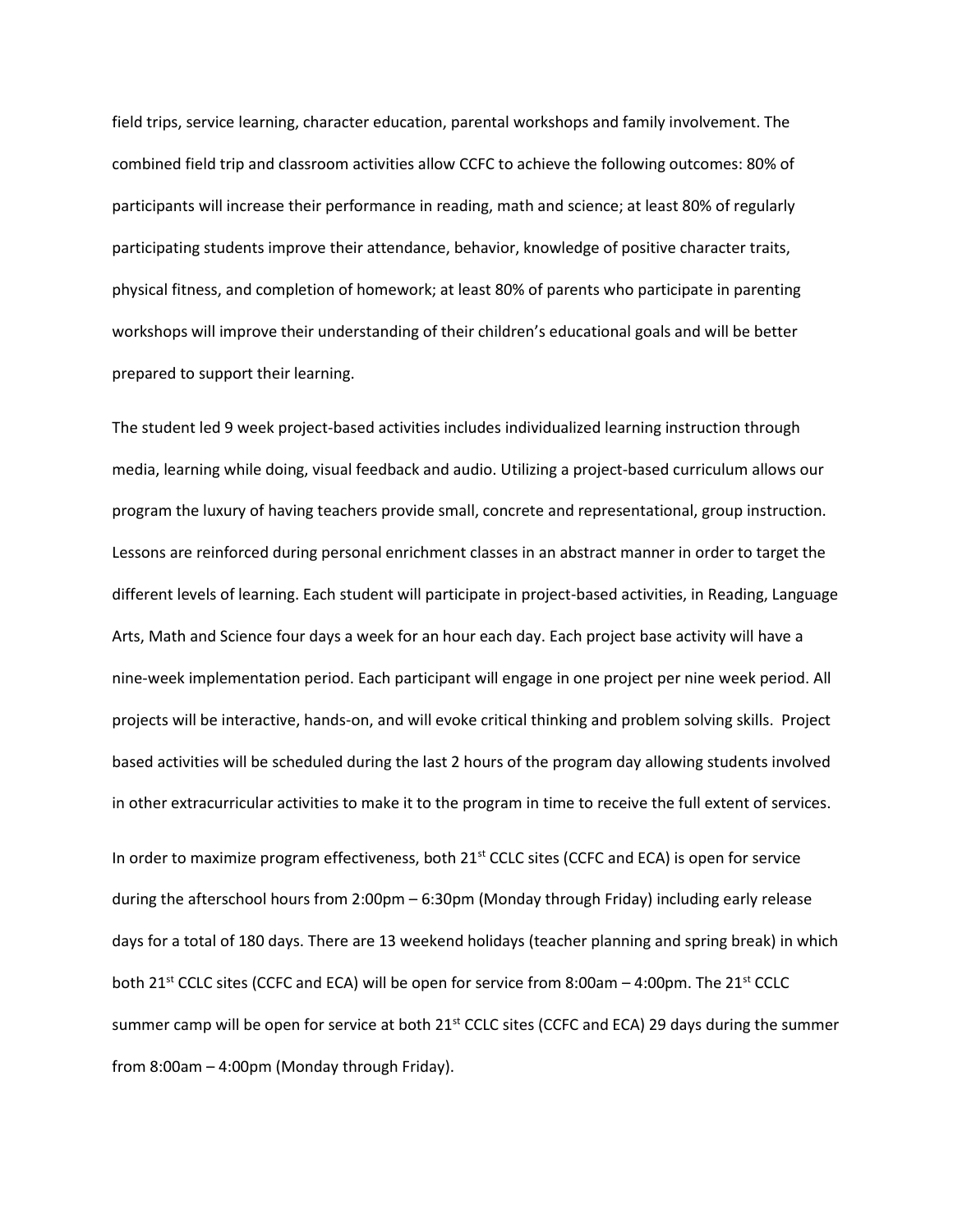#### **5.5c Adult Family Member Program Activities**

Engaging and empowering parents in the education of their children is one of the continuous goals of the CCFC YouthPride program. We aim to address parents' needs through a curriculum of formal family literacy classes, monthly workshops (discipline, preparing students for the FCAT 2.0, communicating with teachers/administrators, and importance of physical fitness) conducted on site and administered by the MDCPS Parent Academy. A total of eight, two hour scheduled parent workshops will be conducted throughout the program year.

To enroll children in our program, parents must sign an agreement indicating commitment to attend monthly meeting to ensure the participation of the adult family members of actively participating students.

## **5.5d Staffing and Professional Development**

The 21<sup>st</sup> CCLC program is staffed by: One (1) program director to manage staff at two 21st CCLC program sites, correspond with parents, oversee data collection and record-keeping, collaborate with external evaluator to facilitate data collection and analysis, collaborate with 21st CCLC partners, monitor the project budget and direct professional development sessions for staff. One (1) site coordinator will supervise the implementation of the 21st CCLC project based and tutorial program and supervise the 21st CCLC program staff at two 21st CCLC sites. Four (4) certified teachers will provide direct instruction to organize and implement student led project based curricula used by the program at two  $21^{st}$  CCLC program sites. Five (5) homework tutors will tutor, mentor, and supervise all 21<sup>st</sup> CCLC program participants to ensure a safe and efficient learning environment while providing academic and homework assistance to students, either in a group or individually at both 21<sup>st</sup> CCLC program sites. Two (2) enrichment instructors to provide enrichment activities for the 21st CCLC afterschool and summer programs to include Music, Art, Dance & Cultural activities at both  $21<sup>st</sup>$  CCLC program sites. One (1)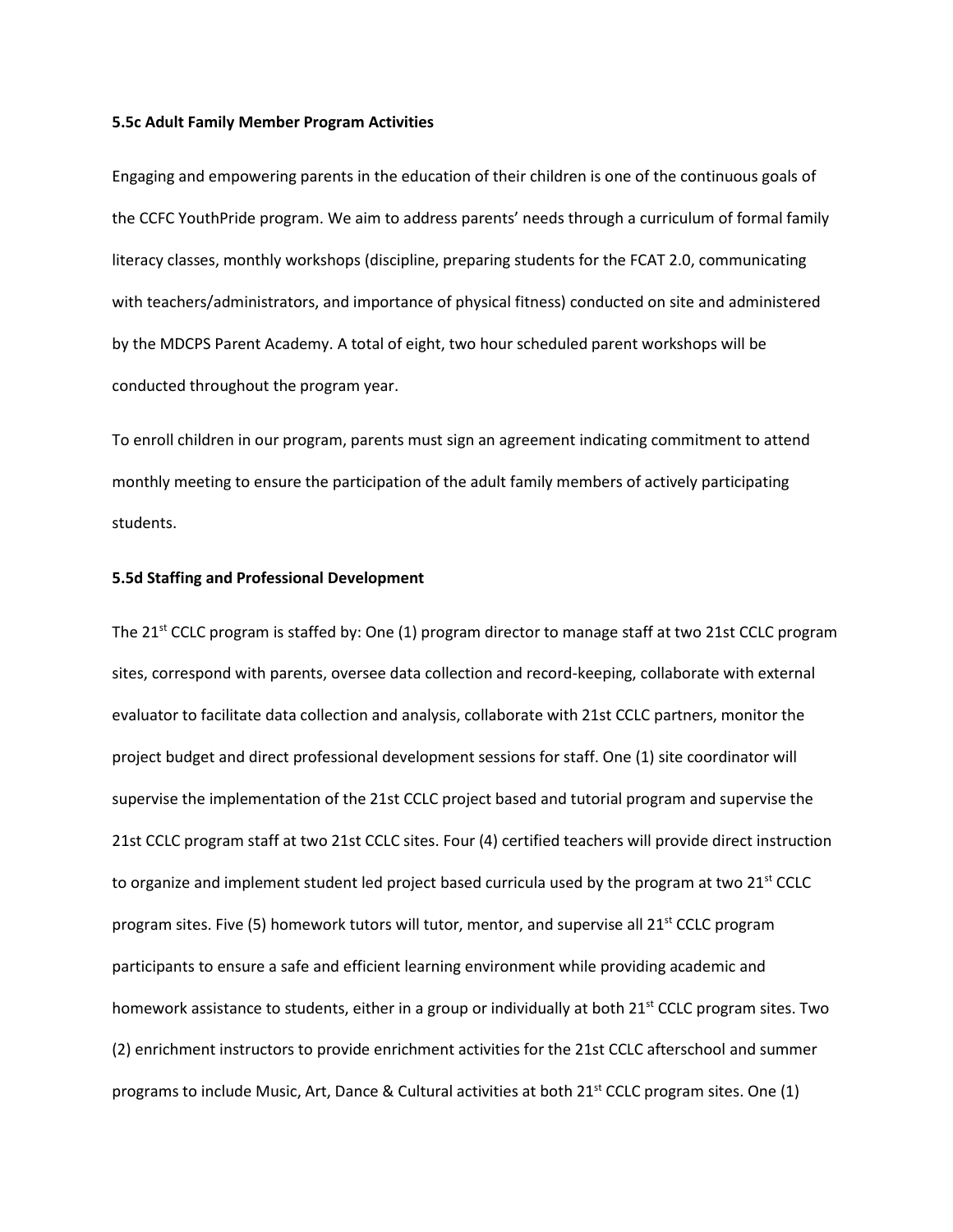Parent Resource Specialist, who's responsible for establishing and maintaining regular communication with parents/guardians about program updates, policies and workshops. Maintain parent/guardian contact log and database(s) / spreadsheets. A ratio of 3:15 (1 teacher/enrichment instructor, 1 homework tutor & 1 paraprofessional per group activity) for 6 groups at both 21<sup>st</sup> CCLC sites maximizes the impact of project based activities while ensuring an efficient, fun and safe learning environment.

#### **5.5e Program Site (Center)**

Centro Campesino Farmworker Center, Inc. (CCFC) has provided after-school and summer programs to the South Dade community since 1992, when the organization improvised to offer services to children living in the tent city immediately following Hurricane Andrew. These limited tutorial and homework assistance services evolved into our current comprehensive tutorial and enrichment-based after-school and summer camp program. Certified by the Department of Children and Families as not being subject to licensure, the 21<sup>st</sup> CCLC CCFC program will be operated on the campus of CCFC where 4,305 sq. ft. will utilized as the education building and contains a 3,000 sq. ft. classroom equipped with a computer lab, a service kitchen and a library complete with multiple sets of Britannica's, Almanac's and grade appropriate reading material for all of the  $21<sup>st</sup>$  CCLC program participants. The 12,740 sq. ft. play area includes a full scale basketball court and playground where all outside activities will take place. The  $21<sup>st</sup>$ CCLC Centro/ECA site is located 4 miles southwest of the CCFC site at the gated Everglades Community Association. This site is operated out of a 1,350 sq. ft. classroom divided into 4 smaller classrooms. The ECA site is unique as it is surrounded by 2 full scale basketball courts, a softball, football and soccer field and two playground areas, all maintained by Miami-Dade County Parks and Recreation Department. Both the CCFC and Centro/ECA CCFC's facilities are sites located inside of secure gated communities,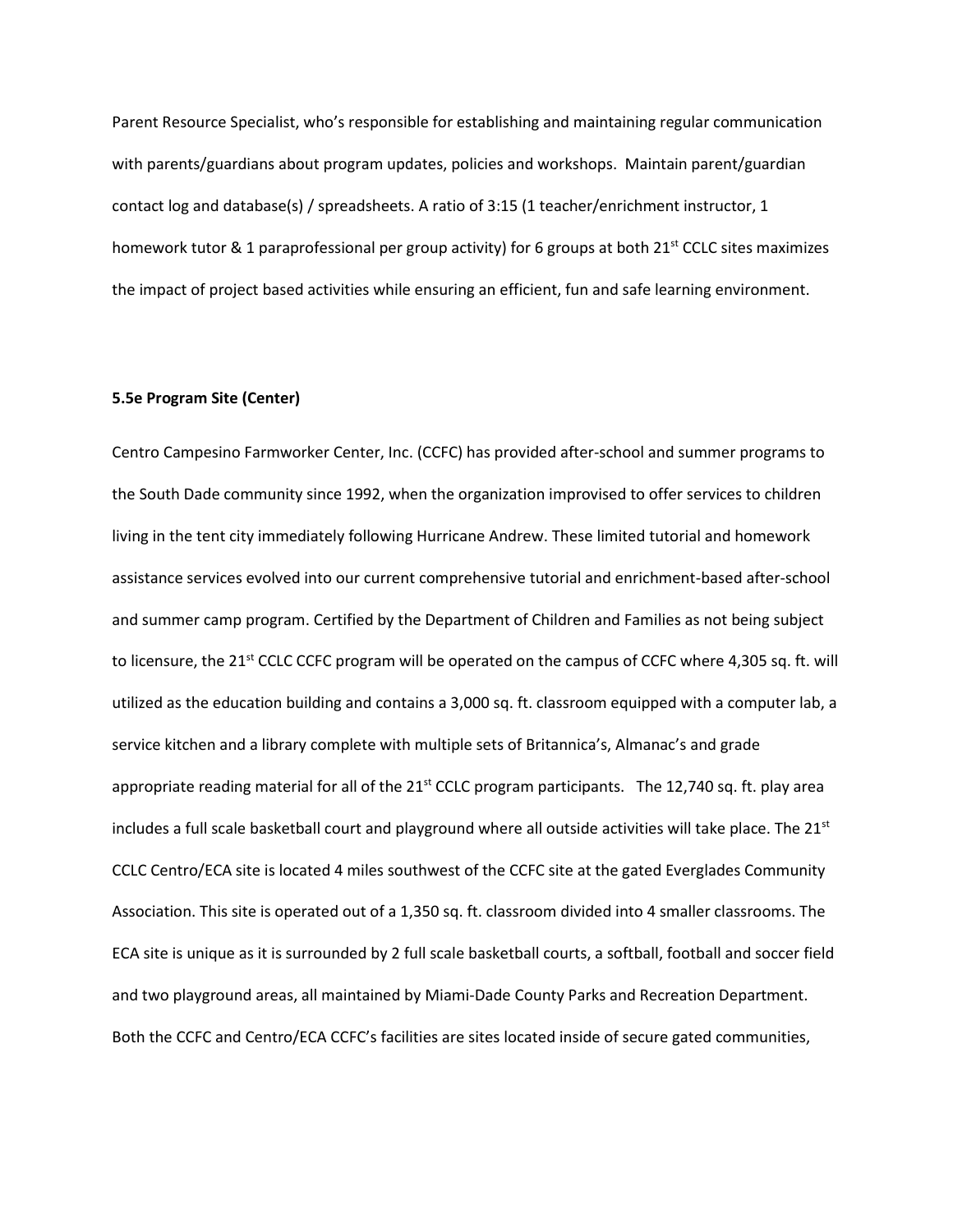wheelchair assessable and able to accommodate the needs of the mental, physical and emotionally disabled.

In addition to being fingerprinted and subjected to a local and federal level 2 background check and a NSOPW (National Sex Offender Public Website) screening, all of the 21<sup>st</sup> CCLC staff members will receive American Red Cross First Aid/CPR (child & infant), United Way Disaster Preparedness, and Department of Children's and Families (DCF) 40 hour two part Introductory Child Care Training and ACCESS\_MEED Disability and Inclusion trainings. The aforementioned trainings provide each  $21^{st}$  CCLC staff member with the skill set necessary to adhere to a variety of unique situations. With a ratio of nearly 3:20, each program participant will be under careful supervision by highly qualified  $21<sup>st</sup>$  CCLC staff members. The program director is a certified American Red Cross instructor and is responsible for ensuring safety and security measures in accordance with the CCFC and DCF protocols. As required by law (402.305(5), F.S.), the school district follows the standards set forth by the Florida Building Code State Requirements for Public Educational Facilities.

# **5.5f Safety and Student Transportation**

Participants of the YouthPride program are transported to the sites by school buses as previously arranged and requested by participants' legal guardians. All feeder schools are located within a 10 mile radius of program sites. Other forms of transportation (to and from each site) are provided by parents or their designee. At the end of the program at each site, participants are picked up by a parent or any additional person designated by parent on the enrollment application. A designated program staff is in charge of supervising all exits at dismissal time by having parents sign their child(ren) out. Anyone other than the parents who wish to pick up a student must present legal identification. For students who walk home, parent permission must be identified on the student's enrollment paperwork and students must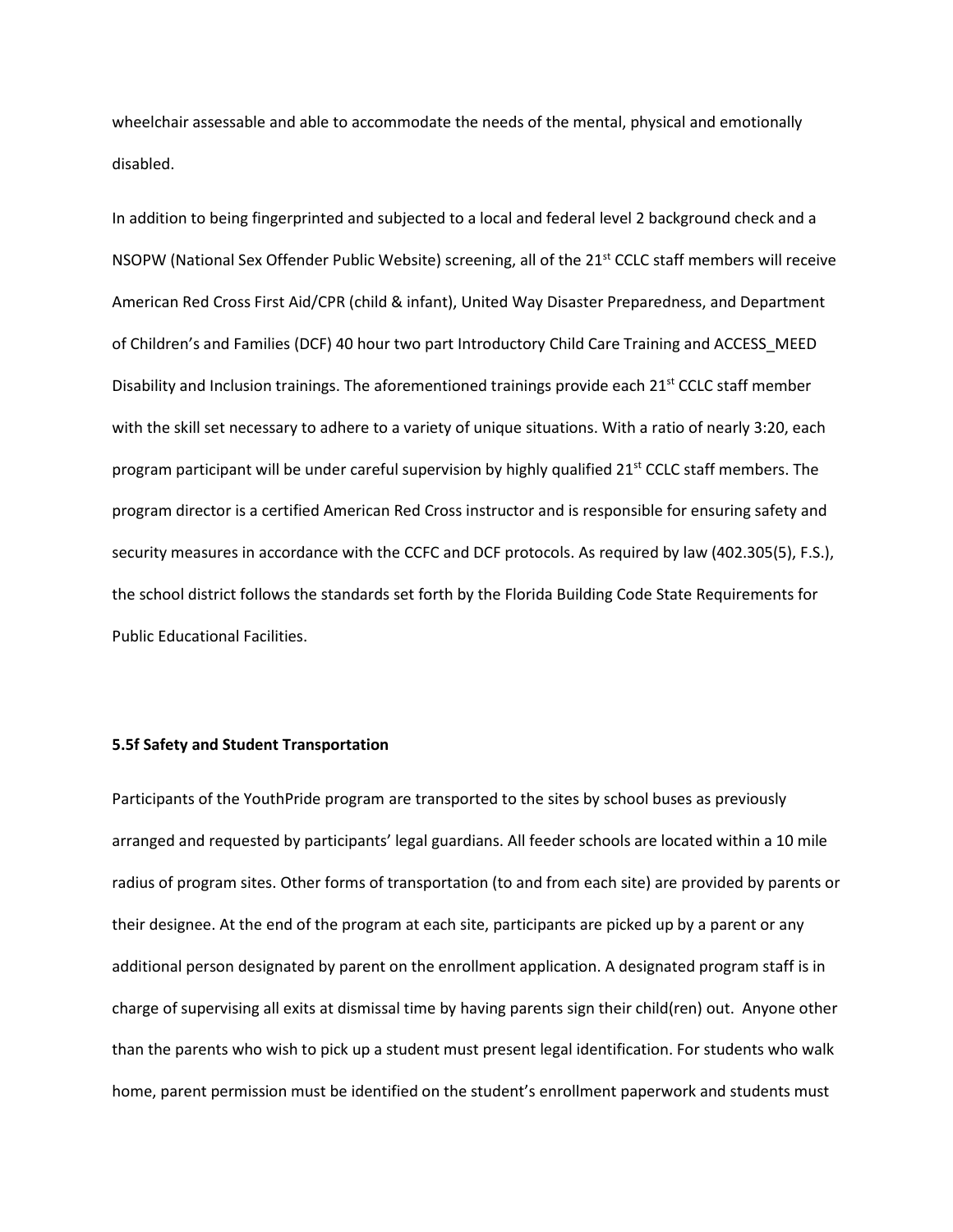sign out each day. To insure safety of participants, all students in attendance must sign in and out, and parents must identify all individuals authorized to pick-up/drop-off their children. During on-site activities, only authorized personnel and volunteers are allowed in the classroom or recreational areas. All personnel and volunteers will have visible identification while on site and all students will be under the supervision of program staff at all times. Along with visible identification, personnel who are CPR/First Aid certified will have certification readily accessible. All authorized personnel will have been previously background checked, fingerprinted and drug tested to comply with the Jessica Lunsford Act and organizational requirements. In addition, teachers and life guards will have a copy of their current certification on file at Centro and Centro-ECA. If at any time during program hours an incident occurs (behavior or otherwise), an incident report will be completed, appropriate staff and administration will be notified, parents will be notified (if incident warrants notification) and the report will be kept on file in the incident report binder. Space at each site is adequate and safe for the program as each site has safely implemented 21st CCLC activities for the last five years with the proposed number of students or more. Field trips will be offered through the after school and summer programs with prior notification and signed parent approval before field trips are confirmed. All field trip attendees will be provided with and will wear program t-shirts for identification purposes during the outings. An approved bus company through Miami-Dade County Public Schools will be used to transport students to and from field trip locations. Attendance will be taken at the beginning, during, and at the end of the field trip to ensure all students are accounted for. In addition the same sign-in and sign-out procedures will be followed on field trip days. The staff to student ratio during field trips will be 1:7.

# **5.5g Dissemination Plan**

A successful grant award is recognition of excellence that must be shared with the community. One of our ongoing goals is the operation of a neighborhood based resource and referral system to the members of our migrant community. In an effort to work towards this goal, we have joined with local